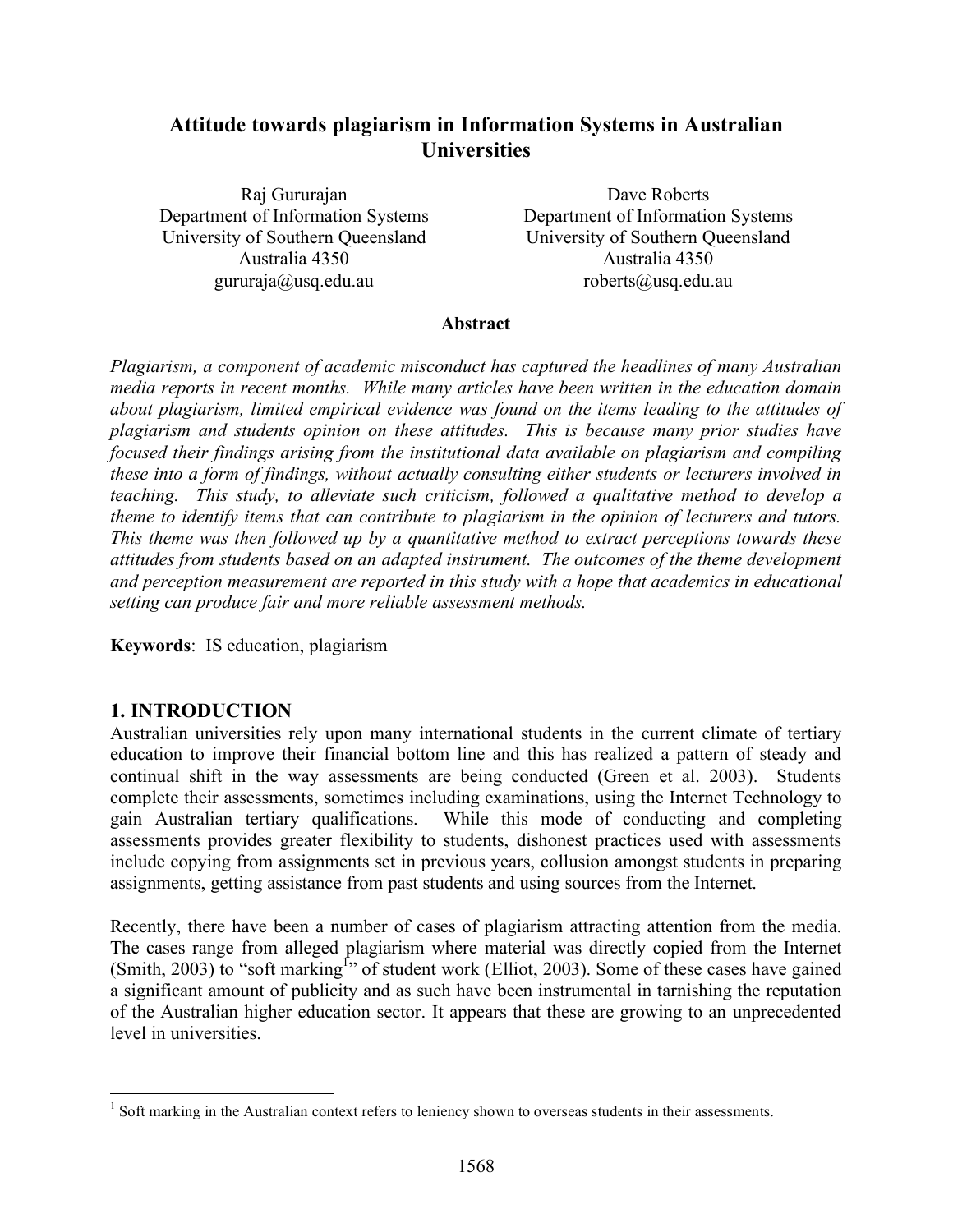In the past decade academic misconduct has gained significant press coverage both overseas and within Australia (Cohen 2003). It is strongly believed that the University systems conduct assessments in a reliable manner with appropriate quality controls and hence a valid indication of student ability. However, press reports that emerged in the recent months are a cause of concern as they report a trend towards a rise in academic misconduct in Australian tertiary institutions. However, from the students' point of view, it appears that the issues of plagiarism are blown out of proportion as the attitudes towards plagiarism from students are different to that of academics (Devlin 2003).

This study investigates the attitudes of 'academic dishonesty' by students in a specific Australian University setting where the courses are also offered using a 'distance education mode'. The scope of the study is restricted only to assignments as examinations are usually closed book and well monitored. The specific aims of the study are (1) to identify various factors involved in plagiarism using a qualitative method and then (2) to test those factors using a quantitative method. The first aim is in order to establish the extent to which students engage in academic cheating. The second aim is to examine the perceptions of tertiary students on four aspects of cheating; what constitutes plagiarism (including collusion) in assignments, why cheating occurs in assignments, how cheating can be prevented in assignments and the attitude of students to cheating. The results are important for lecturers and administrators of Universities as well as the wider educational community because the problems of 'academic dishonesty' are growing and solutions currently provided appear to be inadequate. The findings of this research would assist in making educational assessment fairer and more reliable irrespective of whether the assessment is conducted in the external or internal mode.

## **2. PLAGIARISM IN AUSTRALIAN UNIVERSITIES**

Currently, it is difficult to find statistics for the actual number of detected cases of plagiarism in Australian universities. A quick online search was conducted and the results show that only a few universities in Australia publish the statistics related to plagiarism online (QUT, 2003; USyd, 2003). It seems that the actual number of detected cases compared to student population is relatively low to that of actually executed. In other words, due to the administrative complexities, it may not be possible to detect all the plagiarism cases. To further complicate the issue in some instances it is university policy not to allow publishing of the results to protect the individuals involved. (Sunday Program, 2003)

It is justified to assume that only the clear cases of plagiarism are reported as they are the ones lecturers can easily detect and provide evidence. This typically involves a direct cut and paste exercise from materials available online or other sources.

Furthermore, increasing work loads have made it more difficult for academics to afford the time required to properly investigate plagiarism in student work. This increasing workload is clearly evident from the rising student staff ratios over the last decade. It is far easier and less time consuming to ignore plagiarism issues in Australian universities. It appears that many academics proceed marking the student work without considering from where the material is coming from.

Some even consider plagiarism a proper academic learning method (Spender, 2003) or even worse they don't themselves understand the issues involved in plagiarism. The casualisation of the academic workforce has in practice increased the number of non-academic and industry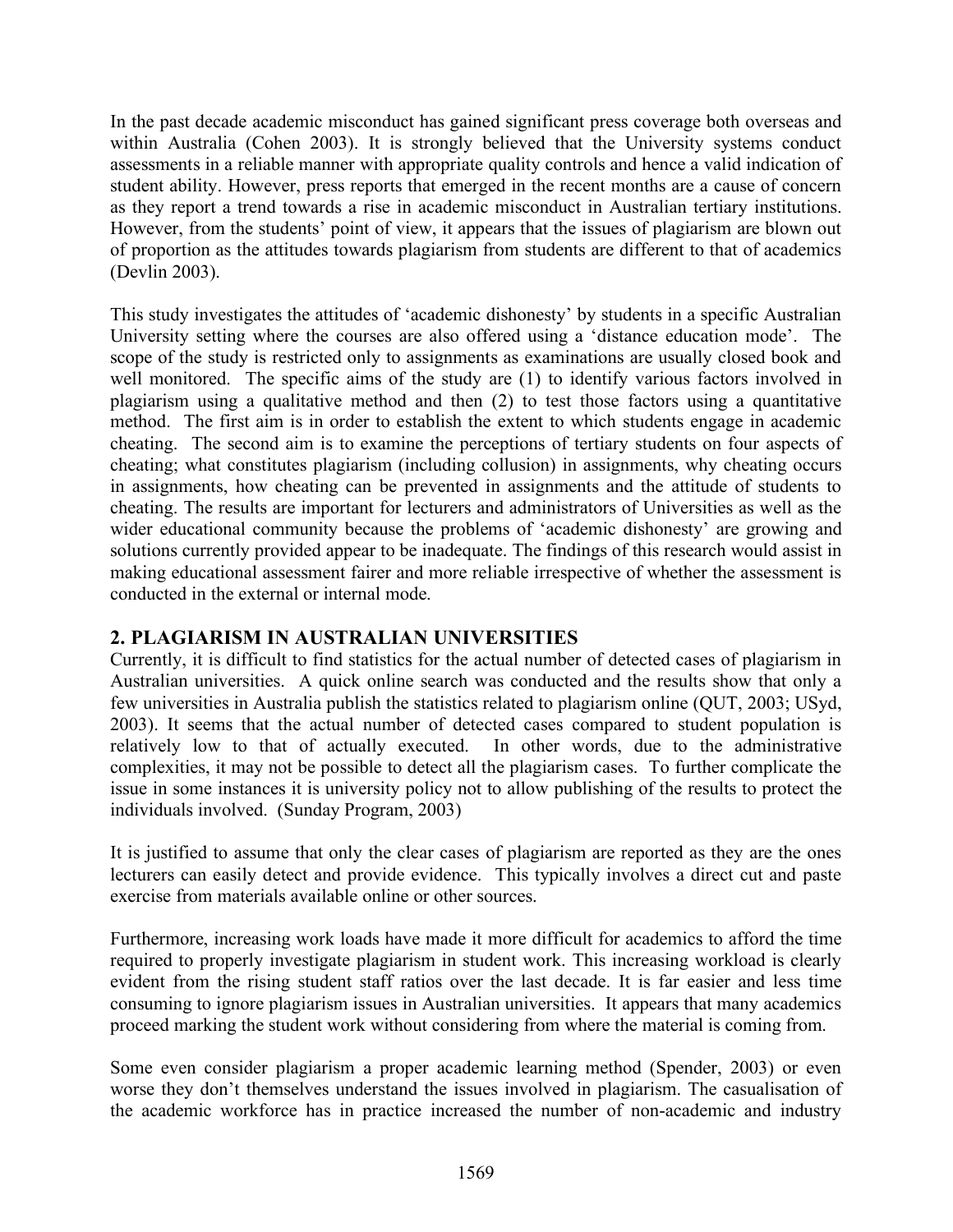practitioners being involved in university teaching. They are often without proper induction to academic teaching and especially lacking the understanding or experience of the potential impact of plagiarism to students work.

There are many different reasons why students plagiarise (Zobel & Hamilton, 2002). In ideal settings students should be provided with a supportive structure to reduce the need to plagiarise. In addition, they should be provided with appropriate training to understand what is meant by plagiarism and how to incorporate references to other peoples work in a proper manner. In other words, ensuring that students have the basic skills required to incorporate other people's work and ideas to their own work would eliminate most of the cases of plagiarism currently being considered.

# **3. PRIOR STUDIES**

The influences of plagiarism and the subsequent publicity relating to 'soft marking' of international students work, the lack of understanding between creativity and copying text was discussed by (Cohen 2003). Cohen cited the lack of understanding of referencing issues as a major contributor to plagiarism in addition to mentioning aspects such as 'culture' contributing to the overall effects of plagiarism. Various aspects of academic misconduct including plagiarism were discussed in prior studies (McCabe 2003); (Devlin 2003) including statistical evidence derived from the questionnaire administered by them on secondary students. Studies have also explored 'dishonesty' covering a broad spectrum including students using crib notes in an exam (Hallet et al. 2003), copying answers from another student's paper (Melles 2003), letting others copy a homework paper (Green et al. 2003), and ghostwriting <sup>2</sup> (Cochrane 2003). Studies have also reported that that gender and institutional affiliation influenced students cheating behavior (Chanok 2003) and one of the determinants of cheating was a diminishing sense of academic integrity (Carrol 2003).

In addition to the above academic studies, articles in the Campus Review, and the Higher Education Supplement and other newspapers have raised the consciousness of Australian academics to the issue of academic integrity in the tertiary sector, mainly referring to the problems arising out of plagiarism. As a result of this adverse publicity, it was argued that the solutions proposed to fight against the academic dishonesty are difficult to maintain and even harder to implement and suggestions were provided to use greater efforts to overcome academic malpractice (Quinn et al. 2003).

Studies that have researched the problems of plagiarism in Australia can be categorized into two categories. They are quantitative studies using an instrument and qualitative studies where no proper methodology has been followed. For instance, McCabe (2003) used quantitative techniques in her study to report the levels of plagiarism. While McCabe reported interesting statistics, very little information was found on the validity of the instrument used to collect the data. Carrol (2003) used a qualitative method in her study to extract six key items influencing plagiarism. The study lacks instrument validation and the 'inference' made by the author based on this invalidated instrument. The study appears to be a mere observation than a rigorous framework developed to identify issues of plagiarism. Chanock (2003) studied issues of plagiarism as a Language and Academic Skills (LAS) perspective using an experiential learning type method without any rigorous research framework to derive her findings. Cohen (2003) used

<sup>&</sup>lt;sup>2</sup> Ghost writing refers to a proxy writing for the author. The details of the proxy are usually not disclosed.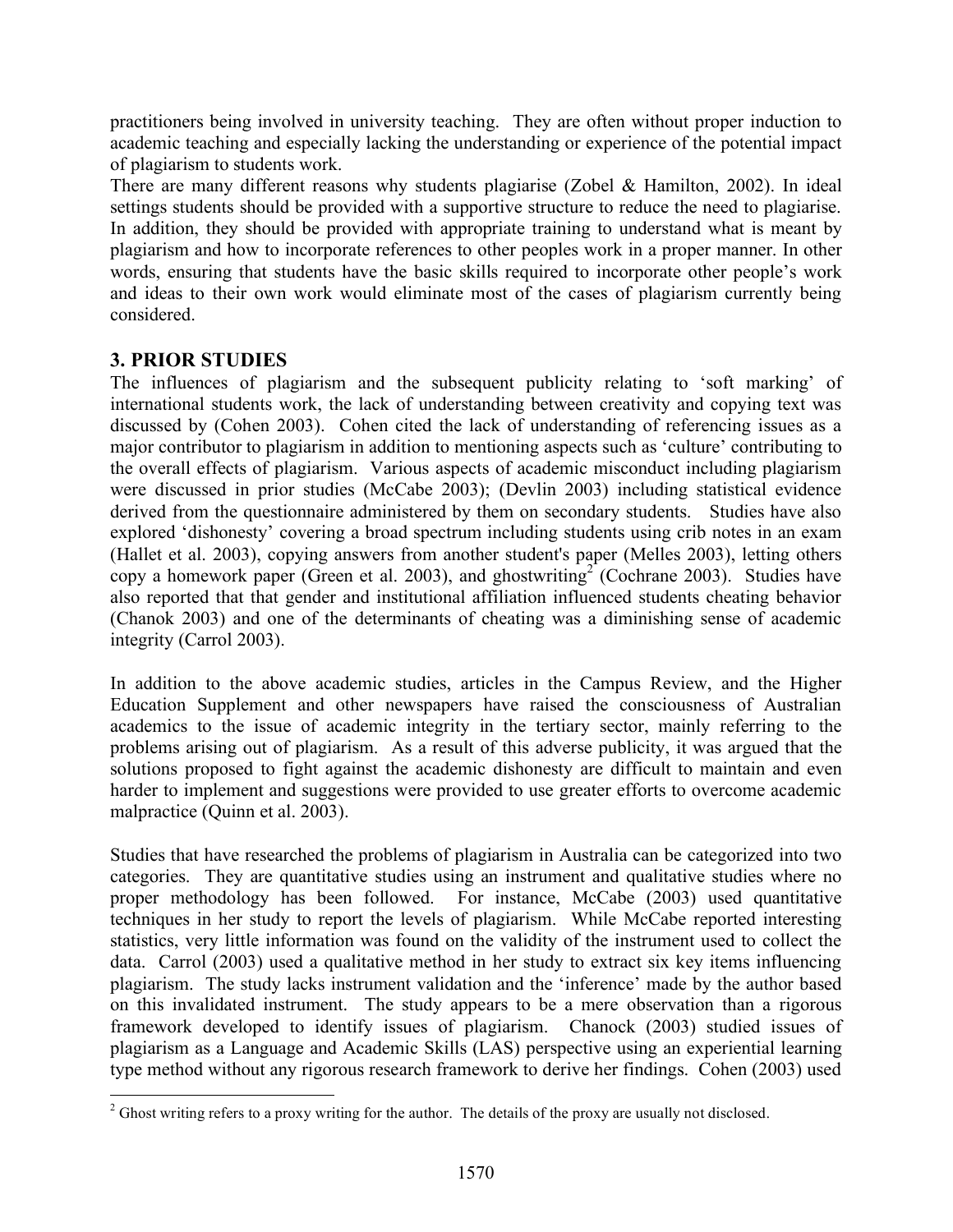an action research method to address issues of inadvertent plagiarism among students. The findings reported by Cohen were derived from a set of workshops conducted with students and not from following a rigorous method traditionally found in IS research. Devlin (2003) on the other hand looked into the data available from her institution in determining a plagiarism continuum model. She used the data to identify common themes of plagiarism to develop the continuum. The research method in Devlin's study involved interviewing both staff and students. The study did not involve quantitative methods to support her continuum. Green (2003) employed a quantitative method in her study in identifying plagiarism issues among postgraduate students. The sample size was 27 and statistical validity of this sample size in generalizing results can be questioned. Further, the data analysis stopped at descriptive level and no reliability checks were conducted to guarantee the quality of data. Hallet et al. (2003) studied the issues of 'authenticity' using a case study approach, using a hypothetical case of apparent plagiarism. While the case study demonstrated the complex nature of issues involved in plagiarism, the applicability of this study to generailise the themes of plagiarism is yet to be tested. Hamilton et al (2003) studied plagiarism issues in terms of international student cultures using some cases available within their institution. While they were able to identify a number of points, they failed to develop a theme using the cases available and hence their findings were more of an observation. Melles (2003) used a literature survey in identifying multiple themes of plagiarism. Cochrane (2003) used action research method to study issues associated with plagiarism and used an 'example' to highlight important aspects.

Therefore, it appears that in the Australian context, the studies that investigated plagiarism did not follow a rigorous approach in identifying the themes of plagiarism. In many cases, the studies were conducted by academics in the education domain, rather than from IS and the methods used to collect data, validating collected data and arriving at some of findings based on the data cast doubt as to whether the findings can be generalized. This has provided the impetus for this study to follow a rigorous approach in identifying the themes of plagiarism and then validate the themes using quantitative data.

#### **4. RESEARCH QUESTION**

The above argument give rise to one important question that is not yet answered satisfactorily: what is the opinion of students on plagiarism? What items contributing to this opinion? While plethora of materials is available on plagiarism, we are not able to find concrete evidence on students' attitudes about plagiarism based on a rigorous data analysis. Therefore, the main research question posited in this study is:

#### **What impacts on students' attitudes on plagiarism?**

This has resulted in the following hypothesis:

H<sub>0</sub>: The justification to plagiarize is NOT different across the student body depending on where they are from.

 $H_1$ : The justification to plagiarize is different across the student body depending on where they are from.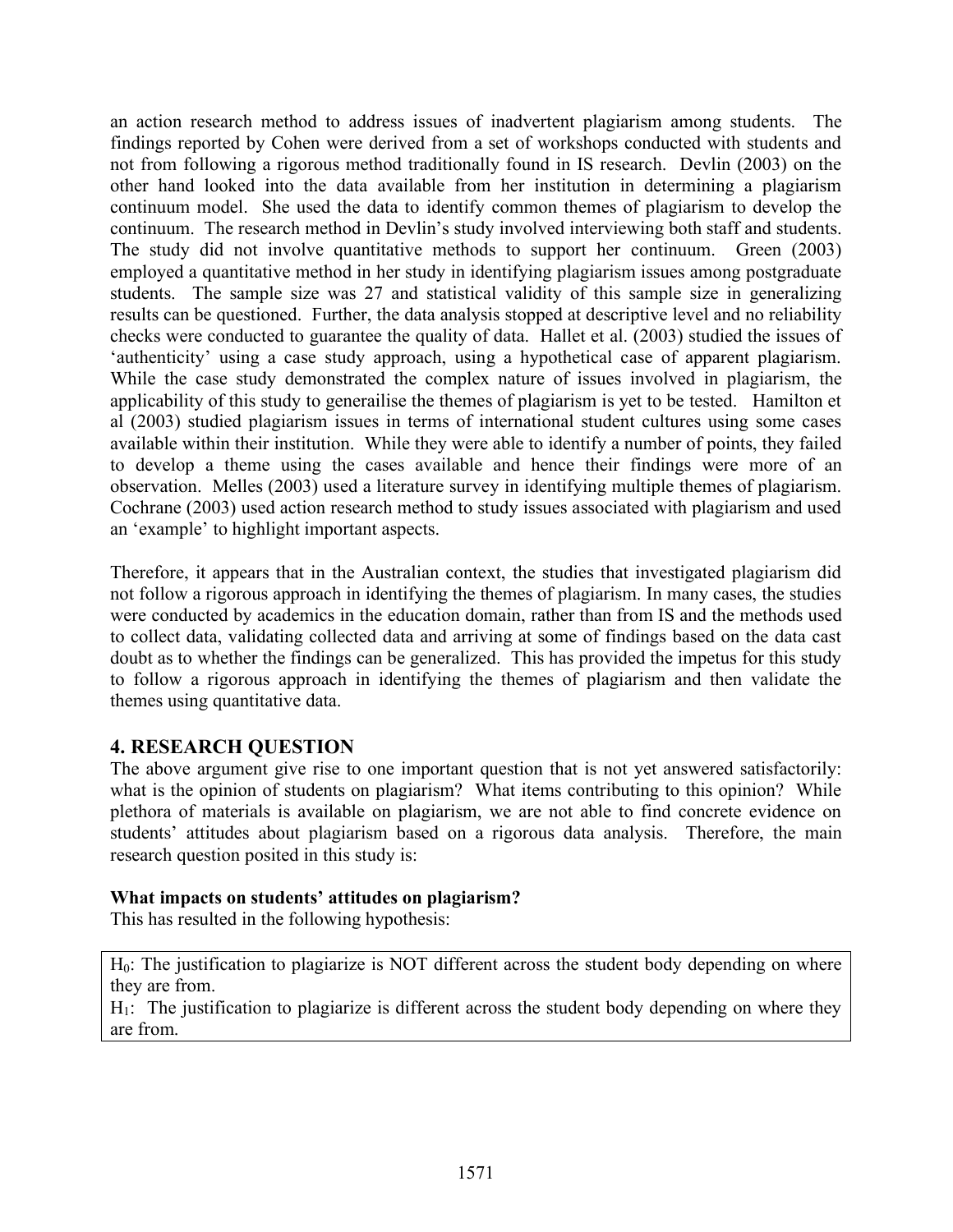## **5. RESEARCH MODEL**

When the prior studies were reviewed, a number of issues such as ignorance, lack of proper definition and culture emerged as major contributors to plagiarism. Prior studies looked into the issues of plagiarism based on internal and external students, school children to tertiary students and in some cases academic publications leading to adverse publicity. When the sampling methods in these studies were examined, it appears that none of the studies made an effort to categorise the sample based on certain criteria and then plan their data collection activity. While there are practical complications in administering data collections exercises based on sample categories, this aspect is identified as a major weakness in prior studies. Further, the studies reviewed did not indicate the type of research framework one would expect in academic publications, data validity techniques and a justification for their data analysis. While almost all the studies reviewed provided generic information of plagiarism, based on a systematic procedure, a thematic procedure was not followed in these studies. These weaknesses were addressed in this study while developing the research model.

The research model involved in this study includes both qualitative and quantitative approaches. Due to the myriad of issues involved in plagiarism, the scope of the study is restricted to tertiary students in an IS program in an Australian University. The student population comprises both Australian and overseas students. This research follows a conceptual paper published in the Teaching and Learning Forum, dealing with many 'plagiarism' cases in IS and a paper published in the Australasian Conference in Information Systems at Tasmania in December 2004. Based on this collective experience, this research is designed to capture a cross-sectional snapshot and a dynamic longitudinal picture of 'plagiarism' in an IS department.

Items identified for this research may be limited and needed to be expanded further to accommodate other unknown items. According to Oritz (2003), while prior studies indicate that a quantitative approach would suffice, a combined approach of qualitative and quantitative methods would provide strength to the research outcome. Experienced researchers indicate that there is a need to include qualitative approach to study the human, social and psychological factors (Remenyi et al. 1998) and hence this study will include an interview method in order to strengthen the research outcome. The interviews will be of semi-structured format to gain sufficient understanding on the topic from academics in tertiary setting. These interviews may help to identify any unknown factors that influence plagiarism in tertiary settings. The interviews will be conducted among enough respondents<sup>3</sup> to get a complete picture of the factors impacting plagiarism and collusion. Subsequent to the qualitative study, this research would employ quantitative methods such as survey/ questionnaire to collect data. The nature of the quantitative study would be determined by an initial exploratory study, which may demand specific approach to research issues.

In summary, the research would adopt the qualitative-quantitative interactive continuum model as suggested by (Zikmund 1994) and (Remenyi et al. 1998), resulting in a positivist philosophical approach and would combine both qualitative and quantitative methods to determine the outcome of this research. Given the exploratory nature, these two techniques are essential to this study.

 <sup>3</sup> Sampling methods are outlined in <sup>a</sup> later section.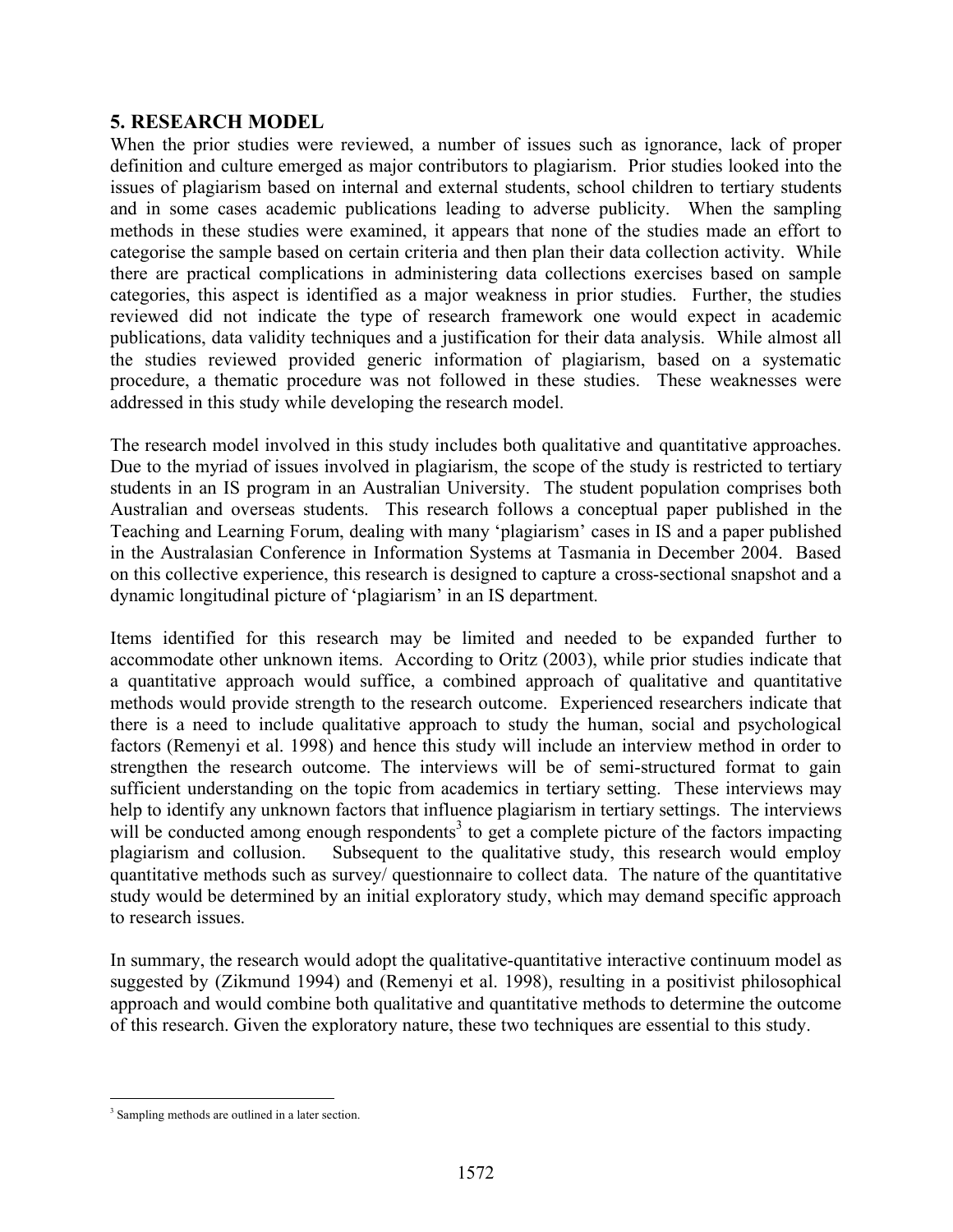## **6. RESEARCH FRAMEWORK**

The qualitative component in this study consisted of open interviews with four academic staff from a non English speaking background involved in teaching IS courses. The interview was conducted on the  $13<sup>th</sup>$  of April 2004 for 90 minutes with a moderator who was conversant with the language of these academic staff. The questions were informal and non-structured as the objective of this exercise was to extract 'themes' of plagiarism in the opinion of these non English speaking academics. Responses to the question 'Is plagiarism an issue?' were analysed manually and the interpretation indicated certain themes emerging. For instance, it appears that these academics felt that in specific cases plagiarism can be justified and should not be punished. These academics felt that if only a minor component is reproduced, if there is a lack of referencing, if the idea is well presented, then students should not be punished as their culture encourages rote learning. These academics also indicated that in cases where significant component of materials reproduced verbatim, students should be punished. An interesting theme that emerged during the interview was that the overseas students were not well educated in aspects of plagiarism and the standards differ between various Australian universities. They also indicated that there must be a uniform procedure among all Australian universities in handling plagiarism issues.

Once the interview was complete, three student sets were surveyed using an existing instrument. The first set of students were international students enrolled in an IS program in an Australian University studying within Australia. The second set involved domestic students enrolled in the same university at a different campus. The third set was international students studying an Australian Information Systems Program in an overseas country. The three student populations were studying in three different campuses, in different locations and have no contact with each other.

The instrument was distributed for data collection to a single class of IS students at the different locations. The classes were selected because this would be the first semester the students had studied with the university. The international students from the overseas campus returned a total of 87 completed questionnaires and the domestic students returned a total of 48 questionnaires. The external campus within Australia where the students are international students returned a total of 78 questionnaires. The data was entered in a spreadsheet and manually checked for accuracy. Once the accuracy of data entry was verified, the data was imported into an SPSS file for analysis. Because the instrument was derived from an existing instrument that was often cited it was assumed to be a valid instrument.

#### **7. DATA ANALYSIS**

The data was initially tested for standard descriptive and ensured that the basic checks were carried out. Then a reliability analysis was performed on the three sets of data. However, when the reliability scores were examined, the Cronbach Alpha value was low for all samples. As these values were not considered reliable, it was decided that the instrument used was not reliable. Consequently a factor analysis was performed on the data sets.

Table 1: Reliability & Validity output with Standardized item alpha .744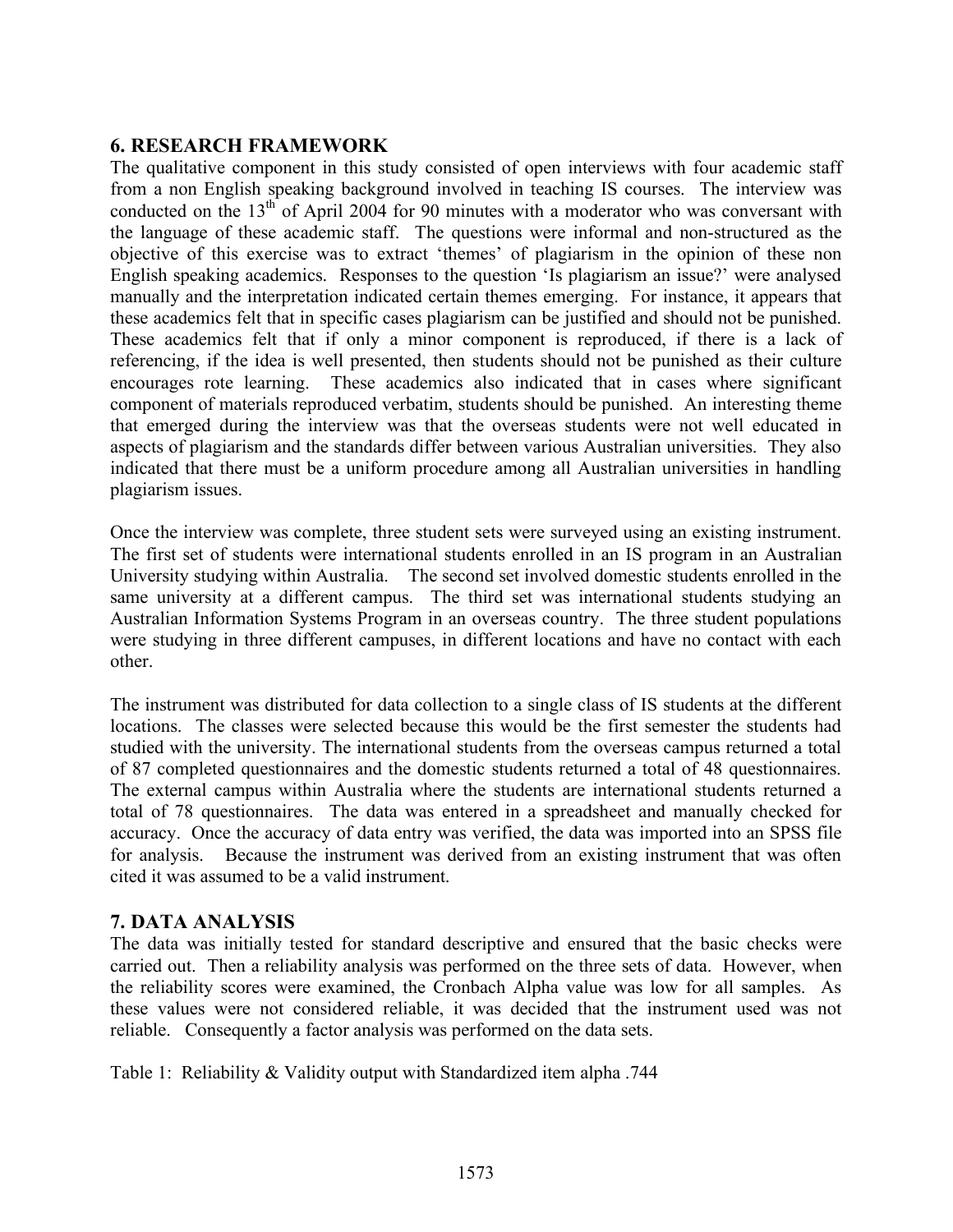|                | Scale Mean if<br>Item Deleted | Scale Variance<br>if Item Deleted | Corrected<br>Item-<br><b>Total Correlation</b> | Multiple<br>Squared<br>Correlation | Cronbach's Alpha if<br>Item Deleted |
|----------------|-------------------------------|-----------------------------------|------------------------------------------------|------------------------------------|-------------------------------------|
| P <sub>1</sub> | 15.76                         | 13.870                            | .444                                           | .231                               | .716                                |
| P <sub>4</sub> | 15.90                         | 13.747                            | .472                                           | .227                               | .708                                |
| P <sub>5</sub> | 16.01                         | 12.814                            | .566                                           | .350                               | .680                                |
| <b>P6</b>      | 16.50                         | 13.334                            | .503                                           | .290                               | .699                                |
| P <sub>9</sub> | 15.95                         | 14.124                            | .529                                           | .293                               | .695                                |
| <b>P11</b>     | 16.64                         | 14.543                            | .373                                           | .147                               | .735                                |

When the data sets were combined and analysed, a reliability score of 0.748 for the scale was realized. Therefore, it was concluded that six items were reliable to predict the attitudes of plagiarism. The items are reproduced below:

1. Sometimes I feel tempted to plagiarize because so many other students are doing it.

4. If my roommate gives me permission to use his or her paper for one of my classes, I don't think there is anything wrong with doing that.

5. Plagiarism is justified if the professor assigns too much work in the course.

6. The punishment for plagiarism in college should be light because we are young people just learning the ropes.

9. Because plagiarism involves taking another person's words and not his or her material goods, plagiarism is no big deal.

10. It's okay to use something you have written in the past to fulfill a new assignment because you can't plagiarize yourself.

These items deal with temptation to plagiarise, nothing wrong in plagiarising, justification and light punishment to plagiarism. These items – 'I am tempted to plagiarise because many others are doing it', 'Plagiarism is justified because of heavy work load' and 'Punishment should be light because we are just learning the ropes' – indicate that students felt that the punishment is too high in the university where these students are enrolled. The three groups of students felt that if another person's words were copied, it is no big deal and past own work can be reproduced to fulfill assignment needs.

A further factor analysis was conducted using the combined data from the three subsets of students. An examination of the correlation matrix showed that a substantial number exceeded 0.3, and thus the matrix is suitable for factoring. The Kaiser-Meyer-Olkin measure of sampling adequacy was 0.727 and Bartlett's test of sphericity was significant. The diagonal elements of the anti-image correlation matrix all exceeded the acceptable level of 0.5. This is shown in the following table.

Table 2: Rotated Component Matrix (a)

Component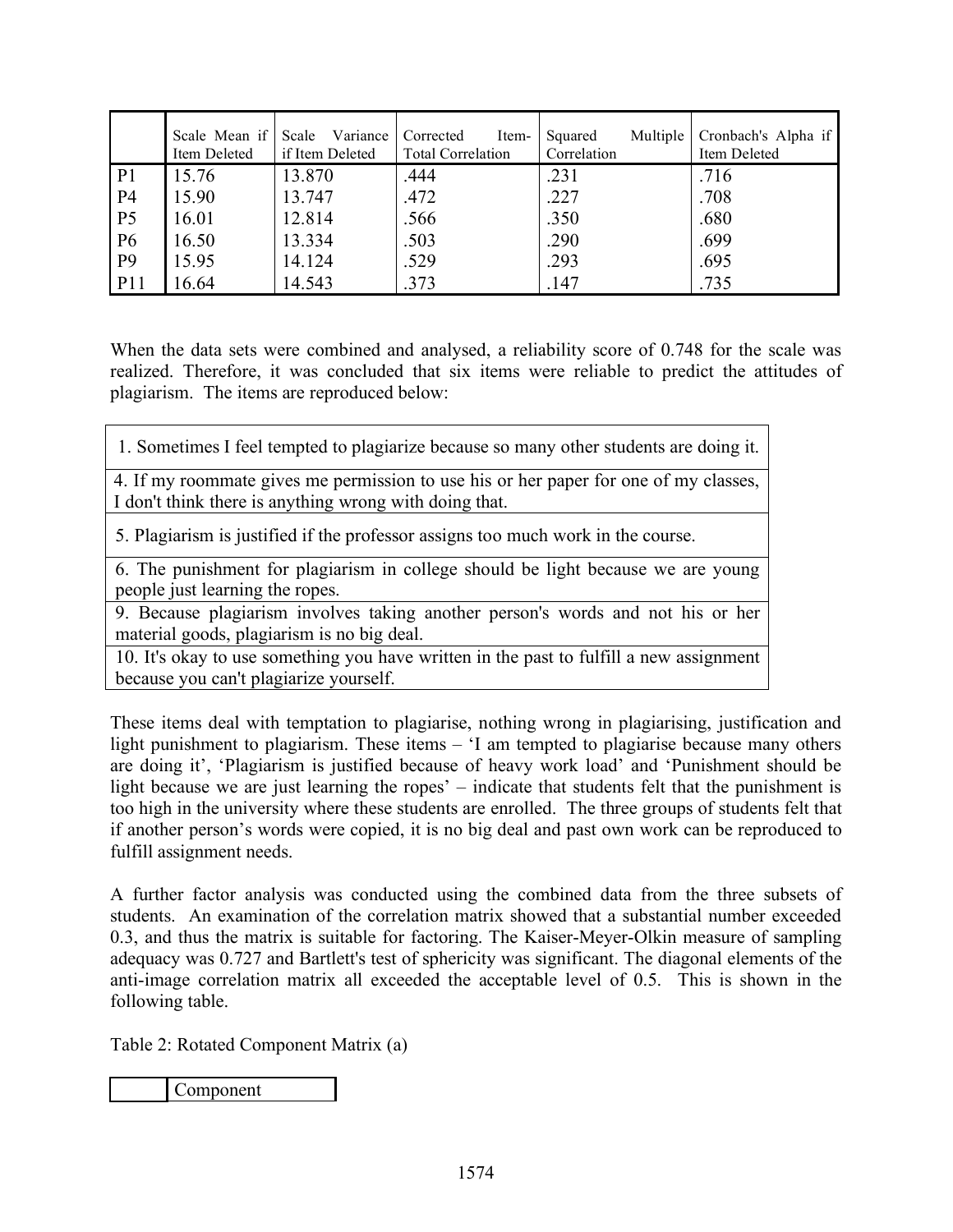|                 | 1    | $\overline{2}$ |
|-----------------|------|----------------|
| P <sub>5</sub>  | .715 |                |
| P <sub>6</sub>  | .687 |                |
| P <sub>4</sub>  | .677 |                |
| P <sub>9</sub>  | .673 |                |
| P <sub>1</sub>  | .604 |                |
| P11             | .558 |                |
| P10             | .461 |                |
| P <sub>2</sub>  |      | .671           |
| P <sub>12</sub> |      | .664           |
| P <sub>7</sub>  |      | .597           |
| P <sub>8</sub>  |      | .543           |
| P <sub>3</sub>  |      | .463           |

*Extraction Method: Principal Component Analysis. Rotation Method: Varimax with Kaiser Normalization. a Rotation converged in 3 iterations.*

The rotated component matrix using Varimax rotation did not have any items with loading greater than 0.3 loading onto more than one factor. All the loading for the two factors were 0.46 or greater. Following the factor analysis a reliability analysis was performed for the two factors identified in the factor analysis. For the first factor, Cronbach's Alpha was 0.743, and deletion of item P10 improved the reliability score slightly. Cronbach's Alpha for factor two was 0.562, and this could not be improved by deleting any item. Since a score of less than 0.7 is considered unacceptable this factor was not considered any further. The six item of factor one are shown below in figure 1. To determine a composite score for the single factor, a confirmatory factor analysis was performed. This single factor seems to be justified by the students to plagiarise. Hence we called it 'justification to plagiarise'.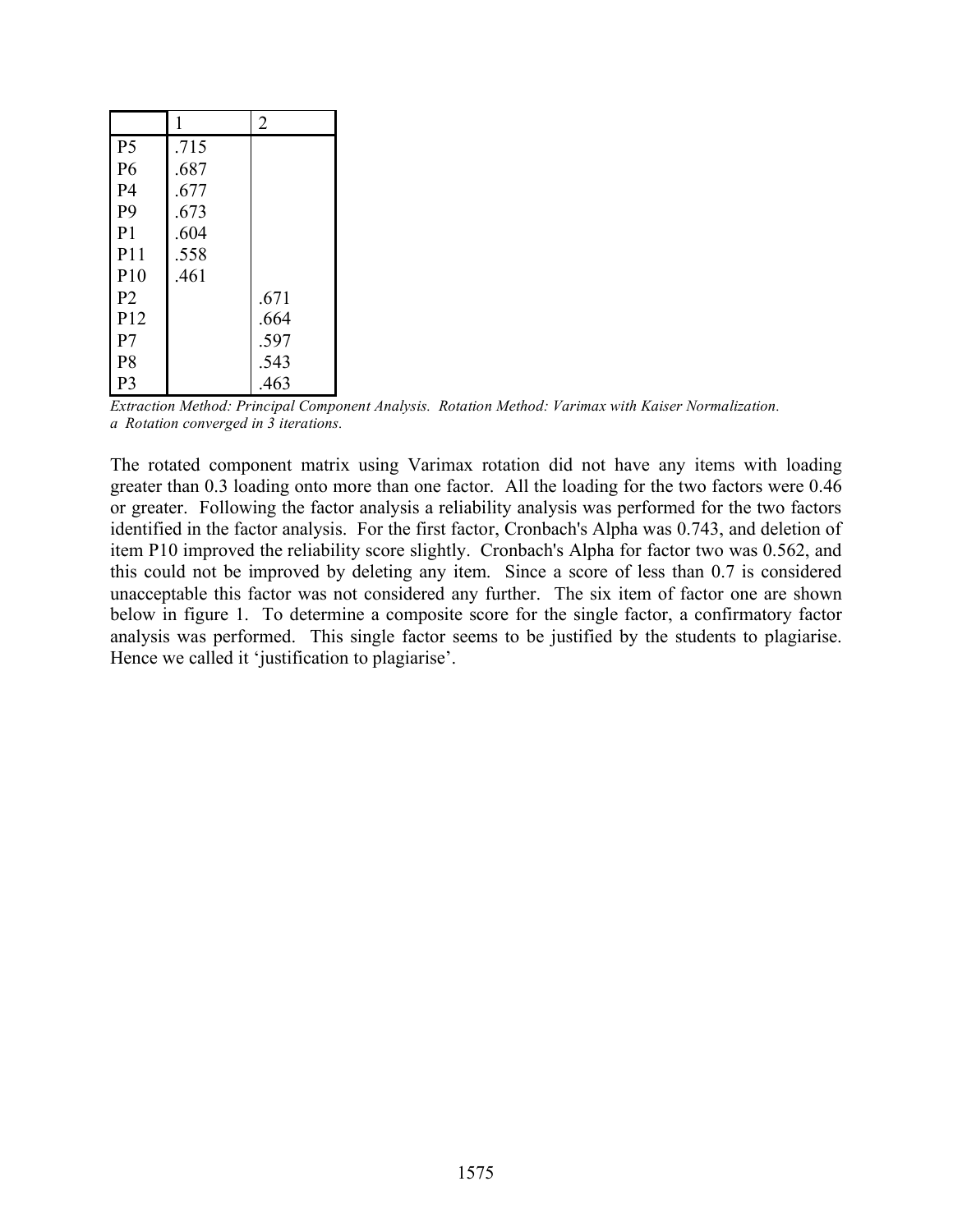

Figure 1: Single factor of six items on attitudes to plagiarise

\The probability level, CMIN/DF, RMR, GFI, AGFI, TLI, CFI and RMSEA scores are all acceptable values suggesting this factor model is an acceptable model. The composite reliability was calculated as 0.762, and the factor score weights are given in the following table.

| P11   | <b>PQ</b> | P6    | P5    | PΔ              | D <sub>1</sub> |
|-------|-----------|-------|-------|-----------------|----------------|
| 0.067 | 0.158     | 10121 | 0.164 | $\bigcup$ 0.094 | 0.093          |

Using these weights a composite score for 'justification to plagiarise' was calculated using the SPSS compute command. Following this a one-way ANOVA was performed on the three student groups.

COMPUTE Justify = 0.067\*p11+0.158\*p9+ 0.121\*p6+ 0.164\*p5+ 0.094\*p4+ 0.093\*p1 (COMPUTE)

| Levene    |     |     |     |
|-----------|-----|-----|-----|
| Statistic | df1 |     |     |
| 795       |     | 203 | 169 |

The results of Levene's test for the homogeneity of variances suggest that the assumption has not been violated  $(p>0.05)$  and the interpretation of the ANOVA can proceed. The F-probability value less than 0.05 is significant signifying that the type of student (identified by location) does significantly influence their 'justification to plagiarise' score.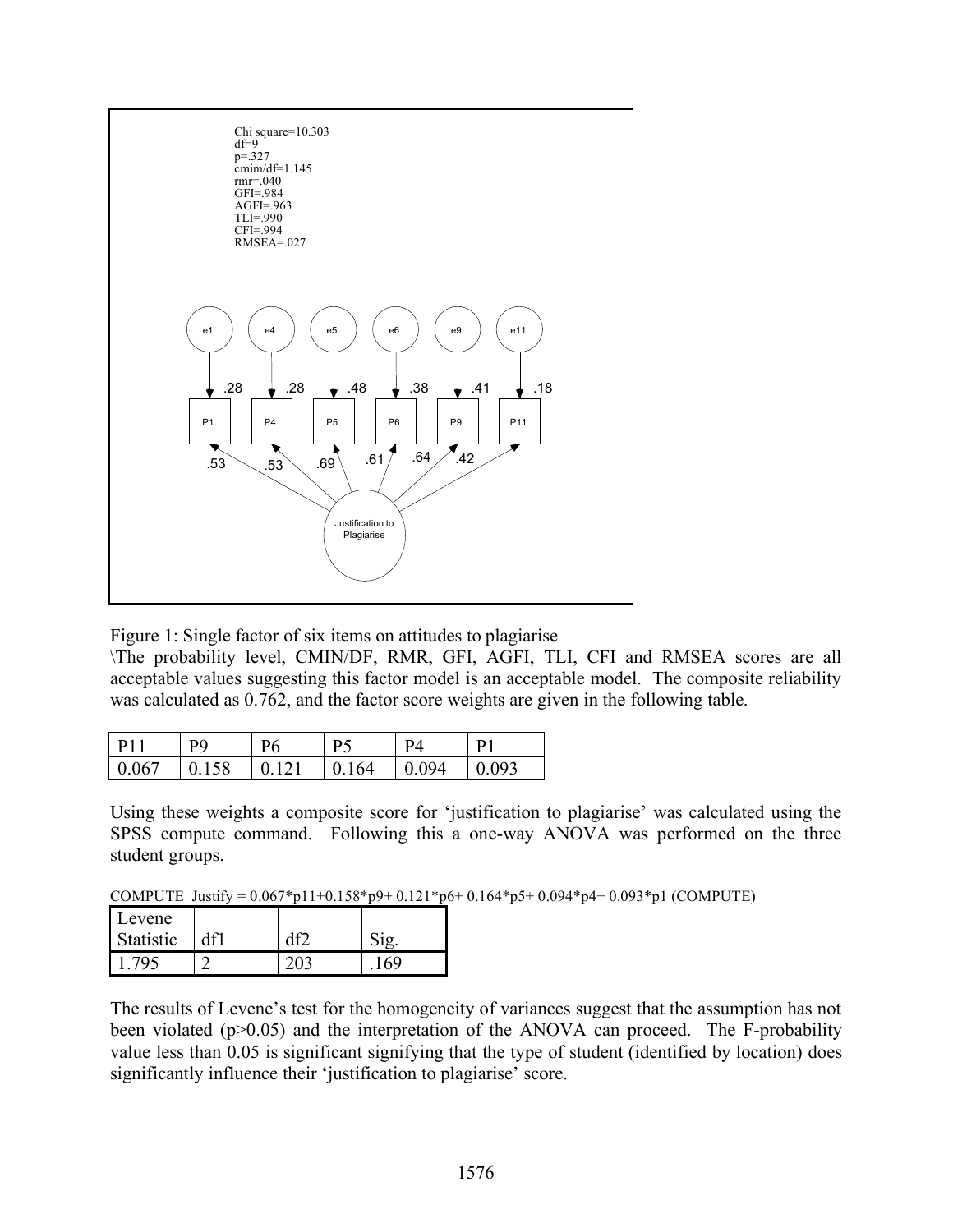|       |     |        |           | 95% Confidence Interval |          |        |        |        |
|-------|-----|--------|-----------|-------------------------|----------|--------|--------|--------|
|       |     |        |           |                         | for Mean |        |        |        |
|       |     |        | Std.      | Std.                    | Lower    | Upper  | Minimu | Maximu |
|       | N   | Mean   | Deviation | Error                   | Bound    | Bound  | m      | m      |
|       | 48  | 2.5363 | .44854    | .06474                  | 2.4060   | 2.6665 | 1.46   | 3.35   |
|       | 71  | 2.2594 | .43280    | .05136                  | 2.1570   | 2.3619 | 1.39   | 3.36   |
|       | 87  | 2.1343 | .56456    | .06053                  | 2.0140   | 2.2546 | .00    | 3.48   |
| Total | 206 | 2.2711 | 51794     | .03609                  | 2.1999   | 2.3422 | .00    | 3.48   |

COMPUTE Justify =  $0.067 * p11 + 0.158 * p9 + 0.121 * p6 + 0.164 * p5 + 0.094 * p4 + 0.093 * p1$  (COMPUTE)

*1 = domestic students*

*2 = international on-shore students*

*3 = international overseas students*

*COMPUTE Justify = 0.067\*p11+0.158\*p9+ 0.121\*p6+ 0.164\*p5+ 0.094\*p4+ 0.093\*p1 (COMPUTE)*

Student-Newman-Keuls

|                       |    | Subset for alpha $=$<br>.05 |        |  |
|-----------------------|----|-----------------------------|--------|--|
| Place $\vert N \vert$ |    |                             |        |  |
|                       | 87 | 2.1343                      |        |  |
|                       | 71 | 2.2594                      |        |  |
|                       | 48 |                             | 2.5363 |  |
|                       |    | .153                        | 000    |  |

Means for groups in homogeneous subsets are displayed.

a Uses Harmonic Mean Sample Size = 64.638.

b The group sizes are unequal. The harmonic mean of the group sizes is used. Type I error levels are not guaranteed.

This study explored plagiarism and identified a 'Justification to Plagiarise' factor which was used to determine if there are differences between domestic students, international students located in Australia, and international students studying overseas on this factor. An analysis of variance revealed a significant difference in 'Justification to Plagiarise' score for students from different locations (F  $(2,203)=10.181$ ,  $p<0.001$ ). A higher score  $(1-5)$  scale) indicates stronger disagreement with an items on the survey and hence for the computed factor score. A Newman-Keuls post-hoc test ( $\alpha$  =0.05) indicated that domestic students had a significantly higher 'justification to plagiarise' scores (M=2.5363, SD= 0.44854, n=48) than international students located in Australia  $(M=2.2694, SD=0.43280, n=71)$  and the international students located overseas ( $M=2.1343$ ,  $SD=0.56456$ ,  $n=87$ ). There was no significant difference between the two sets of international students.

In other words, the domestic students have a stronger disagreement with justification for plagiarizing than the international students, or conversely, the international students justify plagiarism more than the domestic students.

#### **8. DISCUSSION**

The null hypothesis is rejected and the alternative hypothesis is accepted in this study. The factor analysis clearly indicates students are tempted to plagiarise because others do it; if permission given by a friend to copy his or her work then it is not plaigiarism; too much work load results in plagiarism; punishment for plagiarism should be light and if a substantial portion is plagiarized; and then it should result in punishment. While these items appear to be common, the student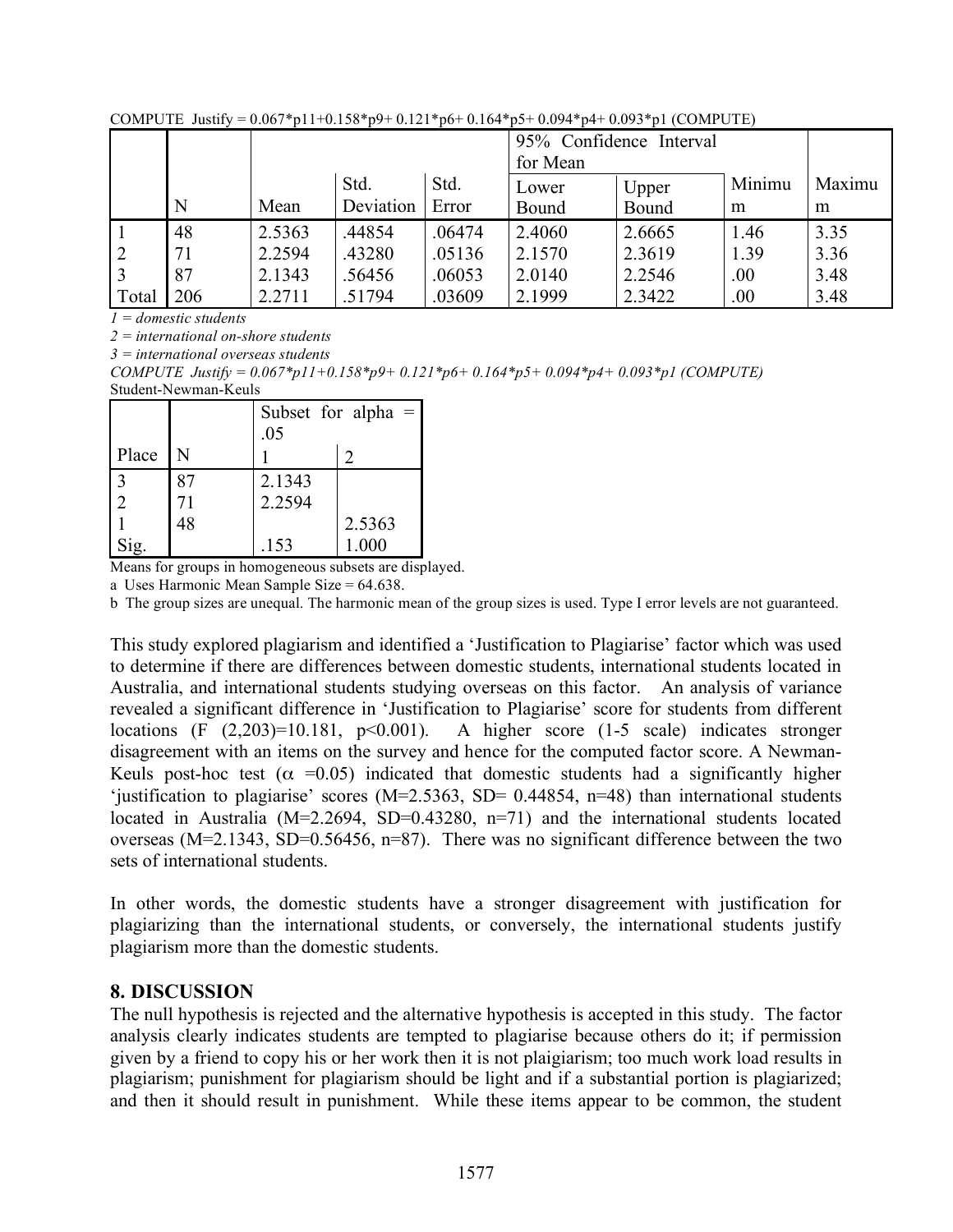groups differ on what constitutes plagiarism, the granularity of values they hold about plagiarism, helping students to complete assignments and the adverse effect of such help when caught, and punishment as a means of deterrence. The local students clearly differ from overseas students on these issues and the respective cultures appear to be contributing to these differences. Further, it also appears that students in both groups feel that the issue of plagiarism can be justified and the punishment level in many cases to be high. It is interesting to note that both groups felt that plagiarism is not against their ethical values.

The notion of plagiarism appears to be justified by students due to work load given to them during semesters. The attitudes shown by students indicate that plagiarism should be tolerated in academic environment and should not be punished severely. The findings of this study, especially cultural impact on plagiarism and its values on students, are supported by many previous studies including (Melles 2003). Previous studies have indicated that in many Eastern cultures reproducing materials from authoritative sources is an acceptable practice and in some instances lead to academic achievement (Quinn et al. 2003). Previous studies also imply that in many language backgrounds, modifying original source is a major learning strategy and sometimes an insult to the original source (Melles, 2003). This is clearly shown in the division in the attitudes between the two different sets of students namely on-campus and off-campus where on-campus set comprise of local students and off-campus consists of overseas students, predominantly drawn from various Asian countries. When the empirical data were compared with the interview data, some interesting solutions emerge. For example, one could ask whether the testing strategy we use to assess students performance is the right approach as there appears to me too much emphasis on 'writing style' rather than testing factual knowledge and understanding (Quinn et al. 2003). Previous studies have identified these problems and argue for different style of assessment types including interviewing students (Hamilton et al. 2003). These studies suggest that there is a necessity to reduce the need for examination-type assessment, which focuses on writing styles only.

The data analysed and the interviews conducted also reveal that the issue of plagiarism is not well explained and not well understood due to many variations and standards on this issue. In fact, when we scanned some university web sites in Australia on this issue, the granularity, interpretation, punishment and procedures associated with this issue is varying between universities and between faculties. This varying view appears to have caused confusion among students. A major implication of this is the necessity for a uniform procedure in dealing with plagiarism issues and an educational kit based on these uniform procedures. There is support from some previous studies for this approach.

#### **9. CONCLUSION**

This preliminary study is an attempt to provide empirical evidence towards the attitudes of plagiarism. Three groups of students – local, off campus and overseas – were surveyed in conjunction with an informal interview session with some overseas non-English speaking tutors. It appears that both tutors and students appear to be justifying plagiarism in certain cases with a unanimous attitude that when substantial portions are reproduced, the act of plagiarism warrants severe punishment. Surprisingly, students felt that plagiarism is not against their ethical values.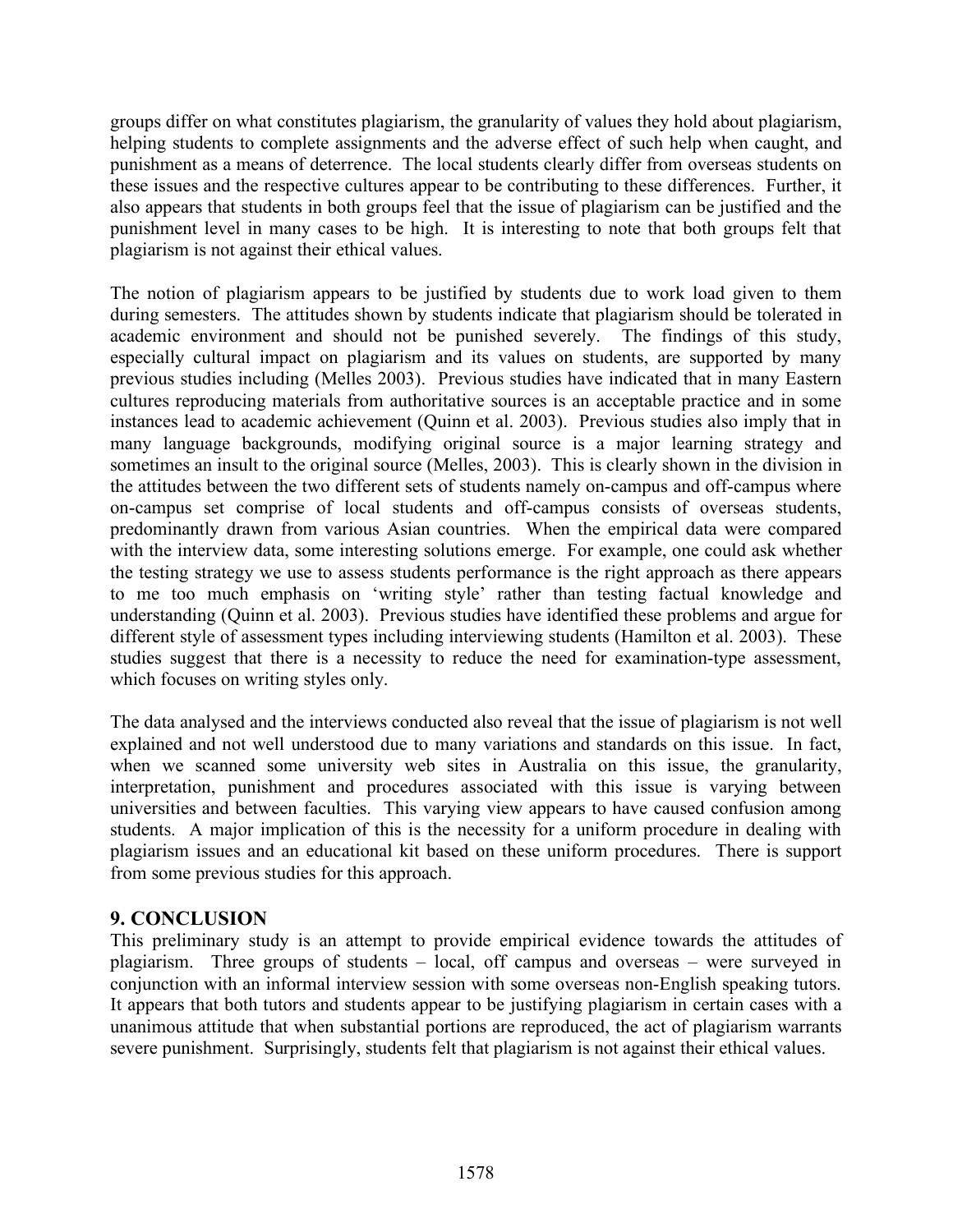The results of this study, while providing some new information, are not ready for generalization as only a small segment was surveyed. Further, the instrument has a low reliability and hence the outcomes can be questionable. However, student opinions can't be ignored and there are some lessons for academics including issues such as over work by students, necessity for uniform guidelines, education aspects to overseas students and a consistent policy among faculties.

#### **10. REFERENCES**

- Carrol, J. "Six things I did not know four years ago about dealing with plagiarism," Educational integarity: Plagiarism and other perplexities, University of Adelaide, Adelaide, 2003.
- Chanok, K. "Before we hang that highwayman The LAS adveiser's perspective on plagiarism," Educational integarity: Plagiarism and other perplexities, University of Adelaide, Adelaide, 2003.
- Cochrane, E. "Ethical integarity and the research endeavour: Contemporary issues," Educational Integrity: Plagiarism and other perlexities, University of Adelaide, Adelaide, 2003.
- Cohen, J. "Addressing inadvertent plagiarism: A practical strategy to help Non-English speaking background (NESB) students," Educational Integrity: Plagiarism and other perlexities, EBSCO Publishing, University of South Australia, 2003.
- Devlin, M. "Educational Integrity: Plagiarism and other perplexities," EBSCO Publishing, University of South Australia, 2003.
- Green, M., Williams, M., and Van Kessel, G. "How to help postgraduate students identify plagiarism...don't just tell them," Educational integarity: Plagiarism and other perplexities, University of Adelaide, Adelaide, 2003.
- Hallet, R., Woodley, C., and Dixon, J. "Constructing 'authenticity': feigning an inexpert authority," Educational integarity: Plagiarism and other perplexities, University of Adelaide, Adelaide, 2003.
- Hamilton, D., Hinton, L., and Hawkins, K. "International students at Australian universities: Plagiarism and culture," Adelaide, University of Adelaide, 2003.
- McCabe, D. "Promoting academic integrity A US/Canadian perspective," Educational integarity: Plagiarism and other perplexities, University of South Australia, Adelaide, 2003, pp. 1-11.
- Melles, G. "Challenging discourses of plagiarism and the reproductive ESL learner," Educational integarity: Plagiarism and other perplexities, University of Adelaide, Adelaide, 2003.
- Quinn, P., and Ritter, L. "Are examinations necessary as part of assessment practice for educational integrity: A plagiarism focus," Educational Integrity: Plagiarism and other perlexities, University of Adelaide, Adelaide, 2003.
- Remenyi, D., Williams, B., Money, A., and Swartz, E. *Doing Research in Business and Management* SAGE Publications Ltd, London, 1998.
- Zikmund, W. *Business research methods*, (International Ed. ed.) The Dryden Press, Orlando, FL, 1994.
- Zobel, J. and M. Hamilton 2002. Managing student plagiarism in large academic departments. Australian Universities Review, 45(2), 23-30. http://www.nteu.org.au/freestyler/gui/files/file3e24f50f9f1fd.pdf